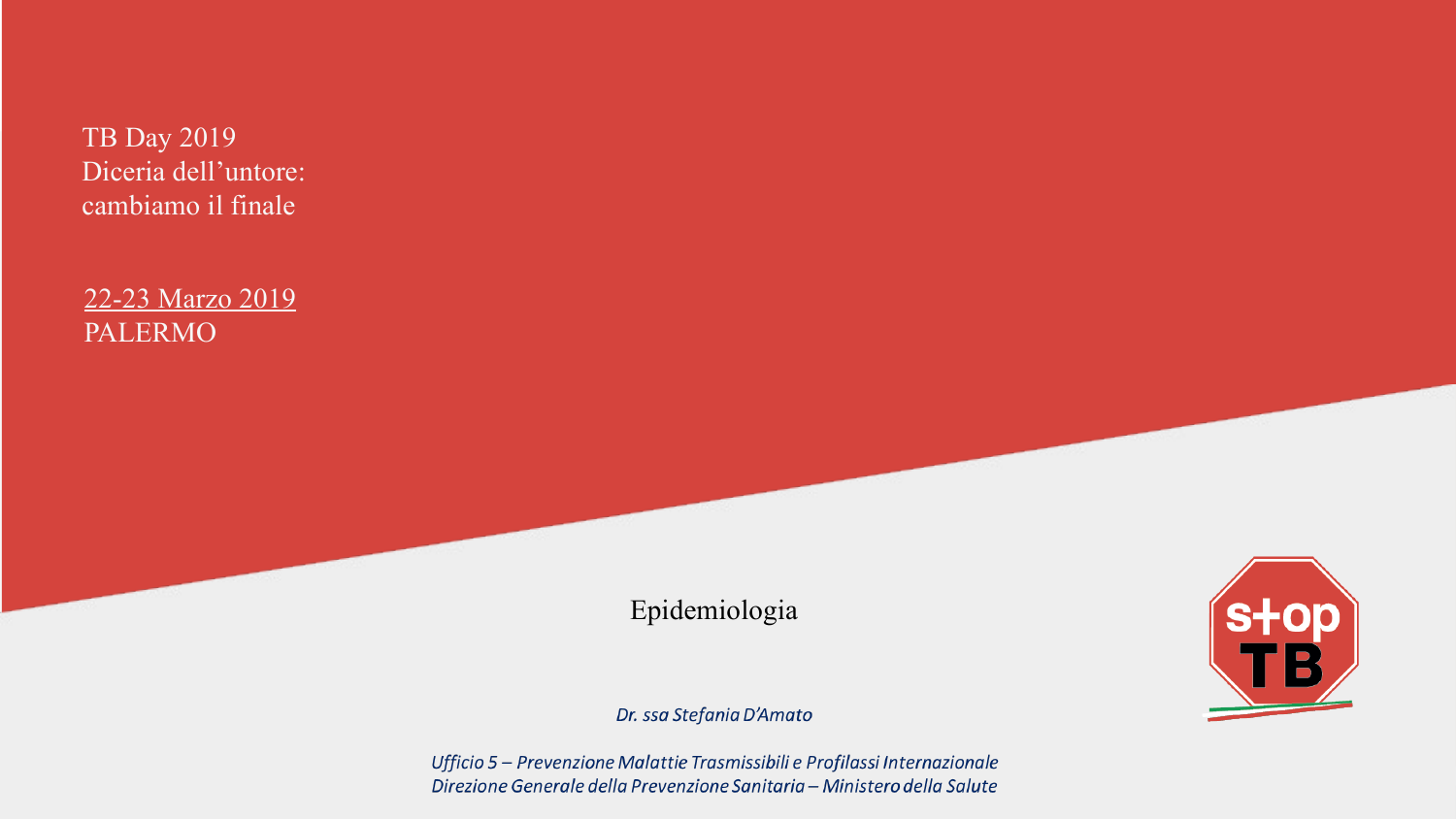#### **Tuberculosis**

Fact sheet 18 September 2018 **Key facts**

GLOBA **TUBERCULOSIS** 

- Tuberculosis (TB) is one of the top 10 causes of death worldwide.
- $\Box$  In 2017, 10 million people fell ill with TB, and 1.6 million died from the disease (including 0.3 million among people with HIV).
- In 2017, an estimated 1 million children became ill with TB and 230,000 children died of TB (including children with HIV associated TB).
- $\Box$  TB is a leading killer of HIV-positive people.
- **Multidrug-resistant TB (MDR-TB) remains a public health crisis and a health security threat. WHO estimates that there were 558 000 new cases with resistance to rifampicin – the most effective first-line drug, of which - 82% had MDR-TB.**
- Globally, TB incidence is falling at about 2% per year. This needs to accelerate to a 4–5% annual decline to reach the 2020 milestones of the End TB Strategy.
- An estimated 54 million lives were saved through TB diagnosis and treatment between 2000 and 2017.
- Ending the TB epidemic by 2030 is among the health targets of the Sustainable Development Goals.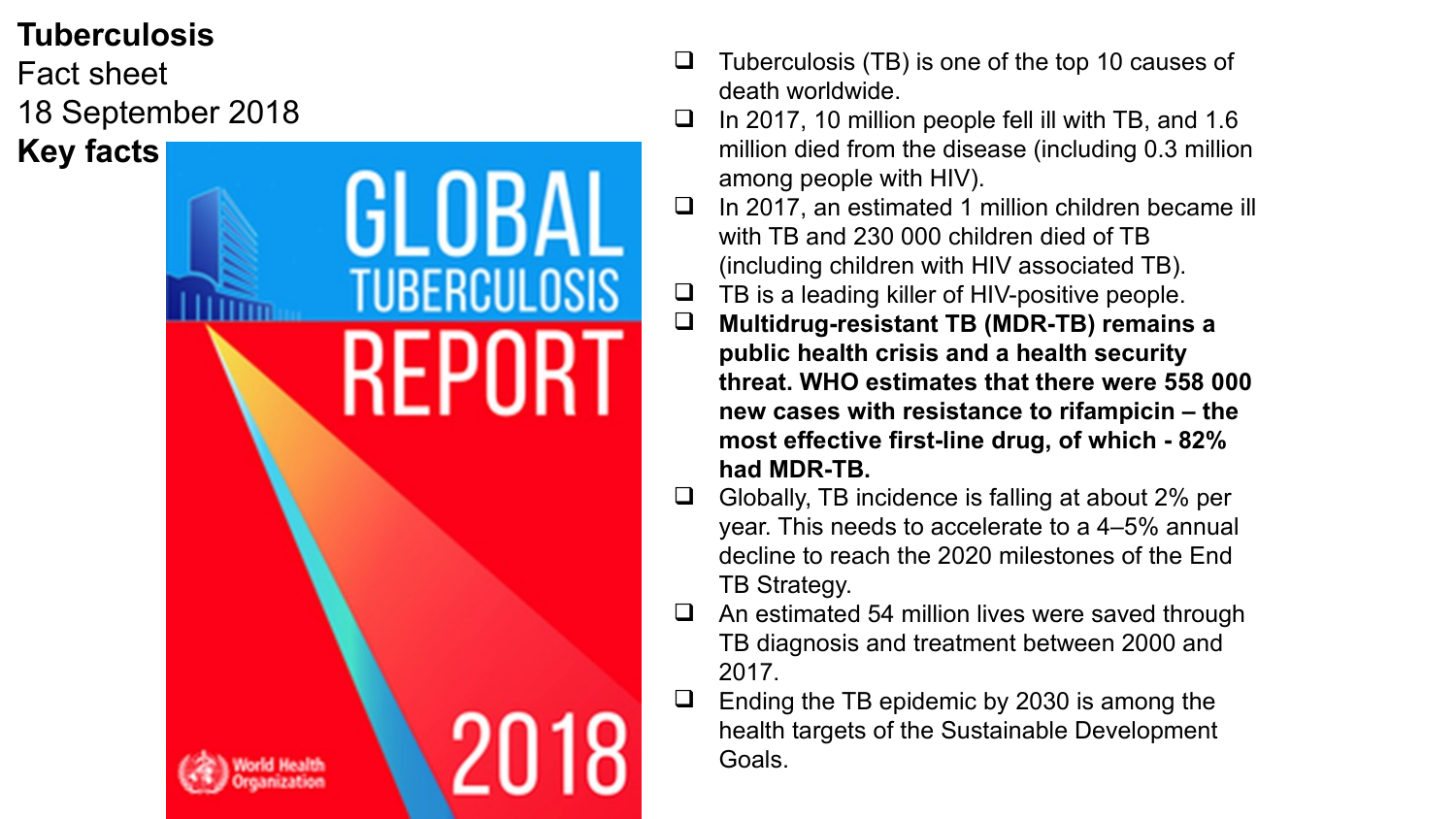### **Tuberculosis surveillance and monitoring report in Europe 2019**

In 2017, 55.337 cases of TB were reported in 31 EU/EEA countries:

72.1% were newly diagnosed and 68.1% were laboratory confirmed

thirty-three per cent of all TB cases were of foreign origin

children under 15 years of age accounted for 4.4% of all TB cases

**multidrug-resistant (MDR) TB was reported for** 3.8% **of** 27 339 **cases with drug susceptibility testing (DST) results and continues to be highest (more than 10%) in the three Baltic countries**

(XDR) TB was reported for 24.3% of 770 MDR TB cases tested for second line drug susceptibility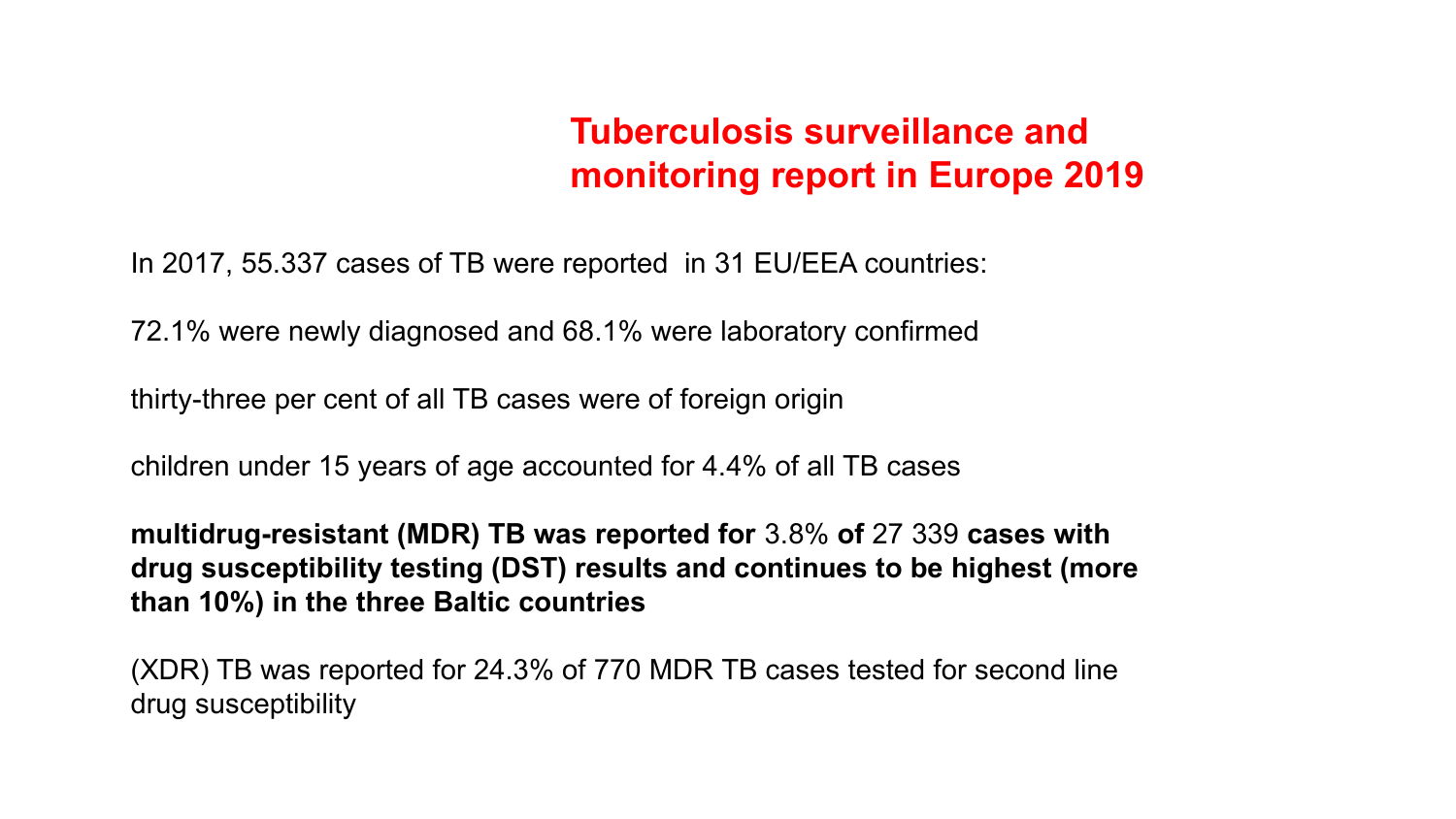

*Fonte: Ministero della Salute. Sistema informativo delle malattie infettive e diffusive.*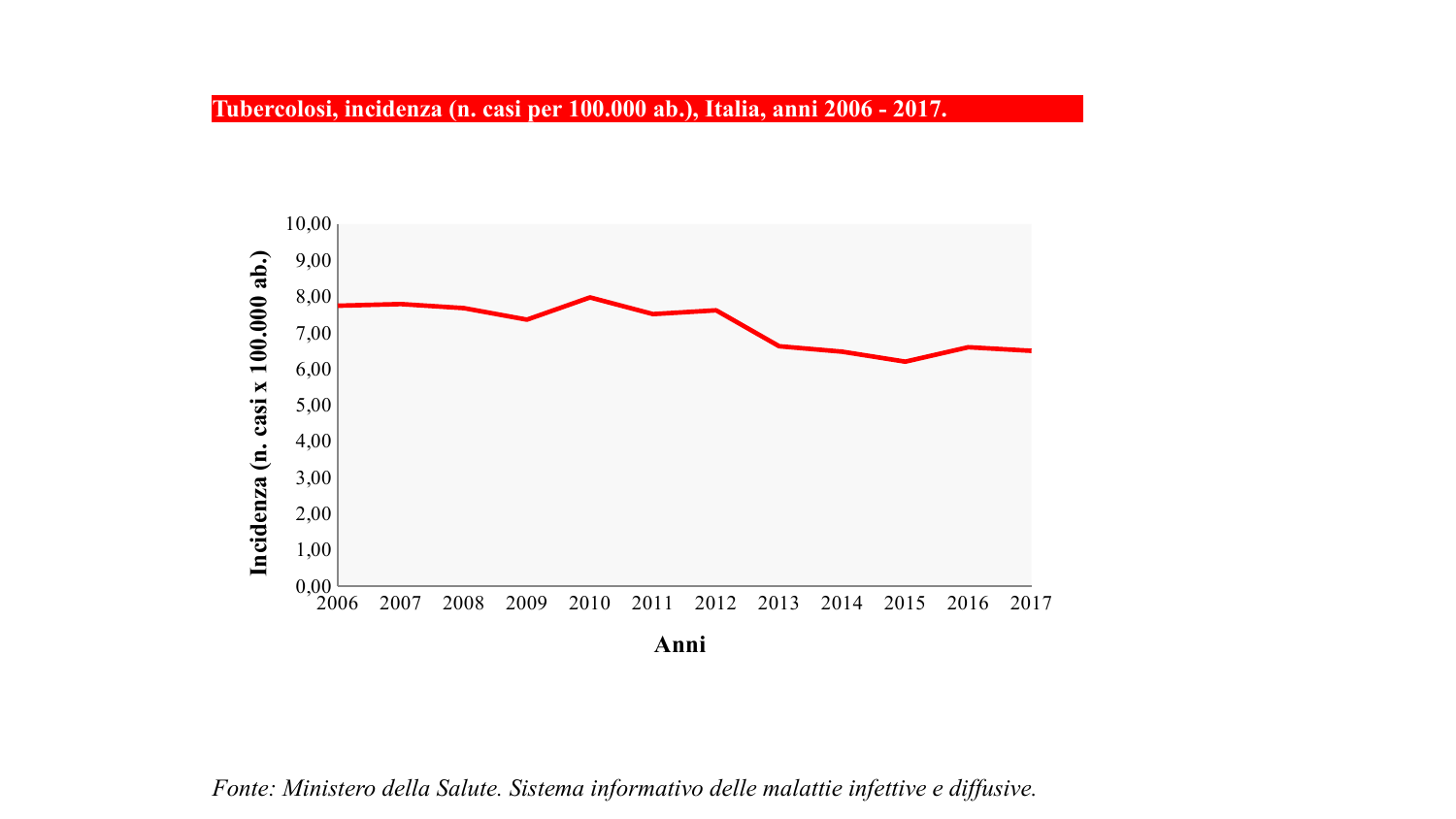#### **Italy** - **Tuberculosis case notifications, 2017**

| <b>Total number of cases</b>                | 3.944 |              |
|---------------------------------------------|-------|--------------|
| TB notification rate                        | 6,5   |              |
| <b>New cases</b>                            | 2.866 | $(72, 7\%)$  |
| Pulmonary                                   | 2.772 | $(70, 3\%)$  |
| of which smear positive                     | 1.224 | (44, 2%)     |
| Culture positive of all TB cases            | 2.831 | (71,8%)      |
| Mean age of New TB cases,<br>nationals      | 51,0  | Years        |
| Mean age of New TB cases, non-<br>nationals | 34,3  | <b>Years</b> |
| Foreign origin of all TB cases              | 2611  | (66.2%)      |

\* Cases with unknown previous treatment included in new cases.

Source: European Centre for Disease Prevention and Control/WHO Regional Office for Europe. Tuberculosis surveillance and monitoring in Europe 2018 – 2016 data. Stockholm: ECDC; 2018 © European Centre for Disease Prevention and Control/WHO Regional Office for Europe, 2018 SURVEILLANCE REPORT Tuberculosis surveillance and monitoring in Europe 2018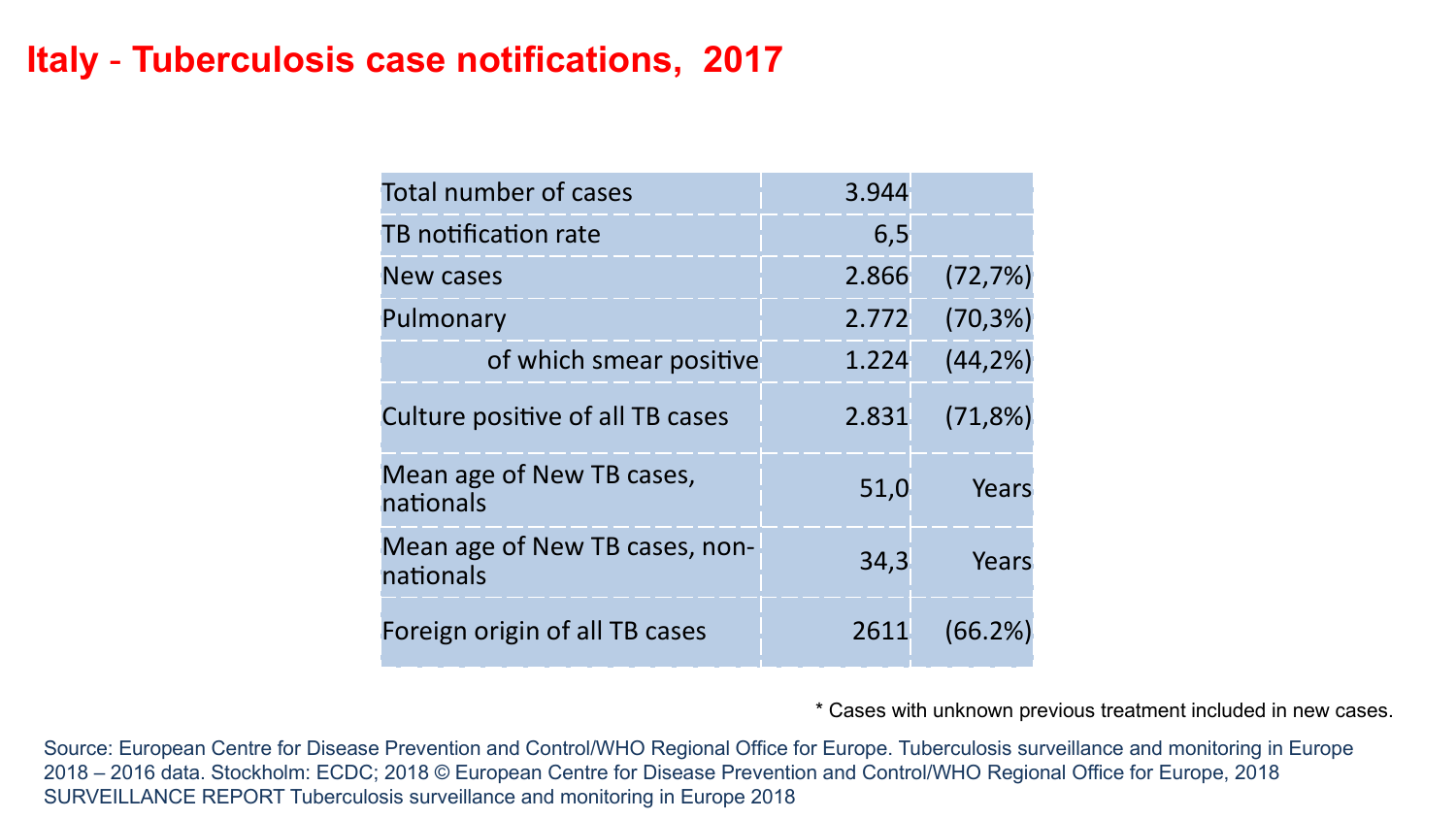### **Italy** – **Drug resistance surveillance, 2017**

| Cases with DST results                                                  | 2.666            |
|-------------------------------------------------------------------------|------------------|
| Estimated MDR/RR-TB cases among<br>notified pulmonary TB cases          | 91<br>$(59-120)$ |
| MDR/RR-TB cases tested for<br>resistance to second-line drugs           | 56               |
| Laboratory-confirmed cases<br><b>MDR/RR-TB</b><br>of which XDR TB cases | 66<br>5          |

Source: www.who.int/tb/data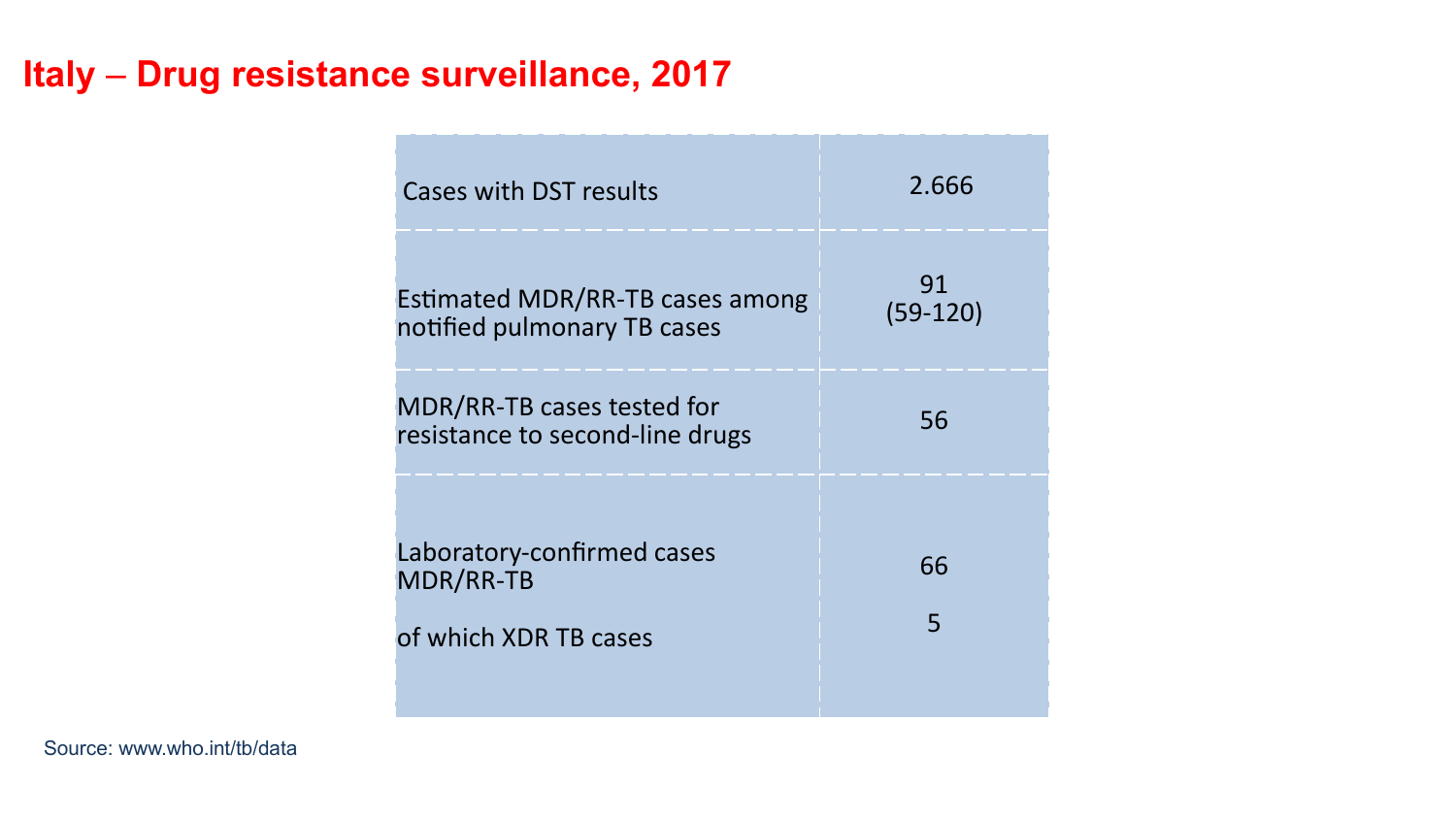#### **% new TB cases with drug susceptibility testing (DST) results, 2017 Diagnosis and notification of rifampicin-resistant TB**







The boundaries and names shown and the designations used on this map do not imply the expression of any opinion whatsoever on the part of the World Health Organization concerning the legal status of any country, territory, city or area or of its authorities, or concerning the delimitation of its frontiers or boundaries. Dotted lines on maps represent approximate border lines for which there may not yet be full agreement.

Copyright - WHO 2018. All rights reserved.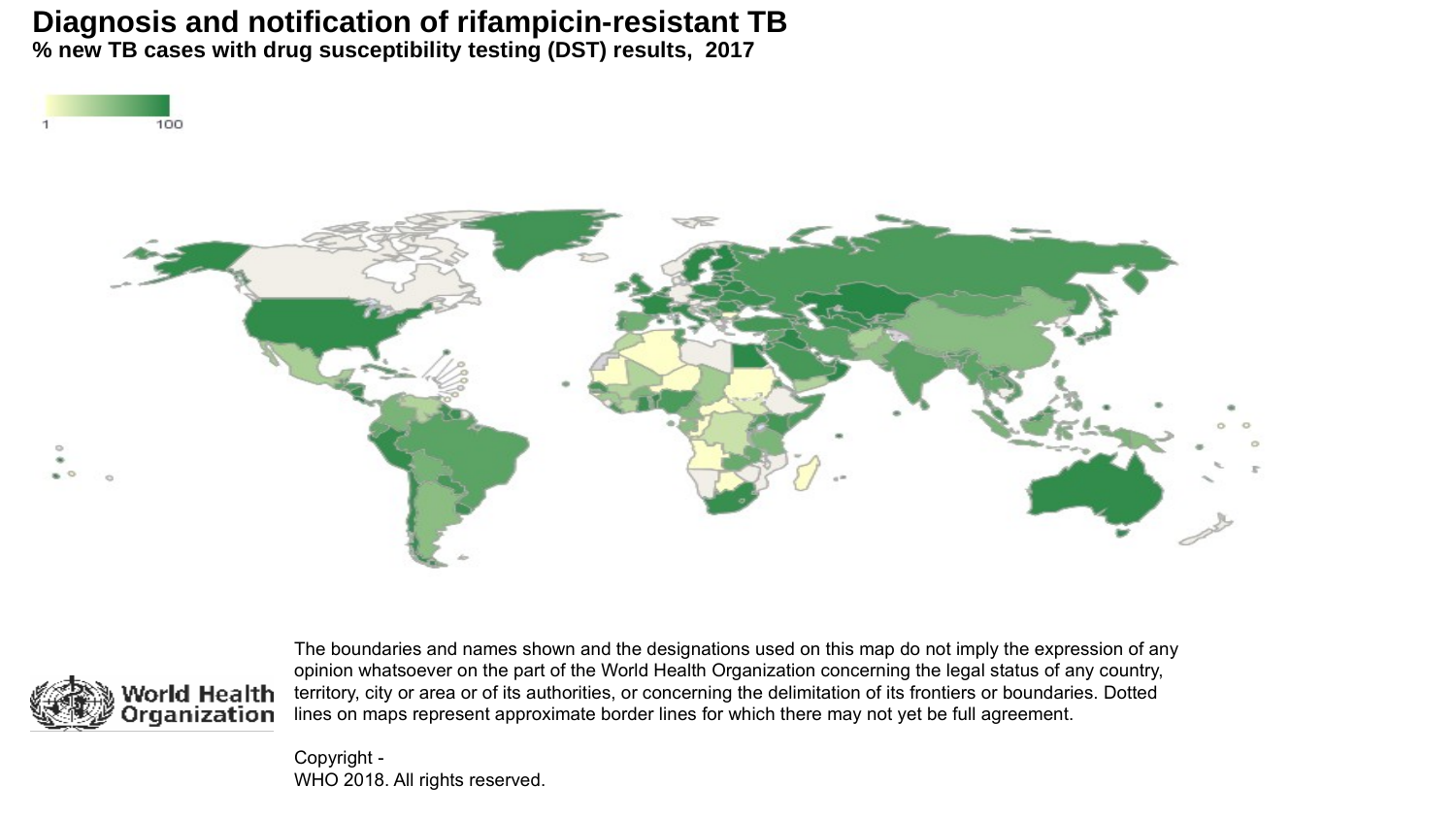#### EU/EEA Region - Number of Tuberculosis cases as reported for 2017 year



*Fonte: European Centre for Disease Prevention and Control (ECDC) - Sistema TESSy*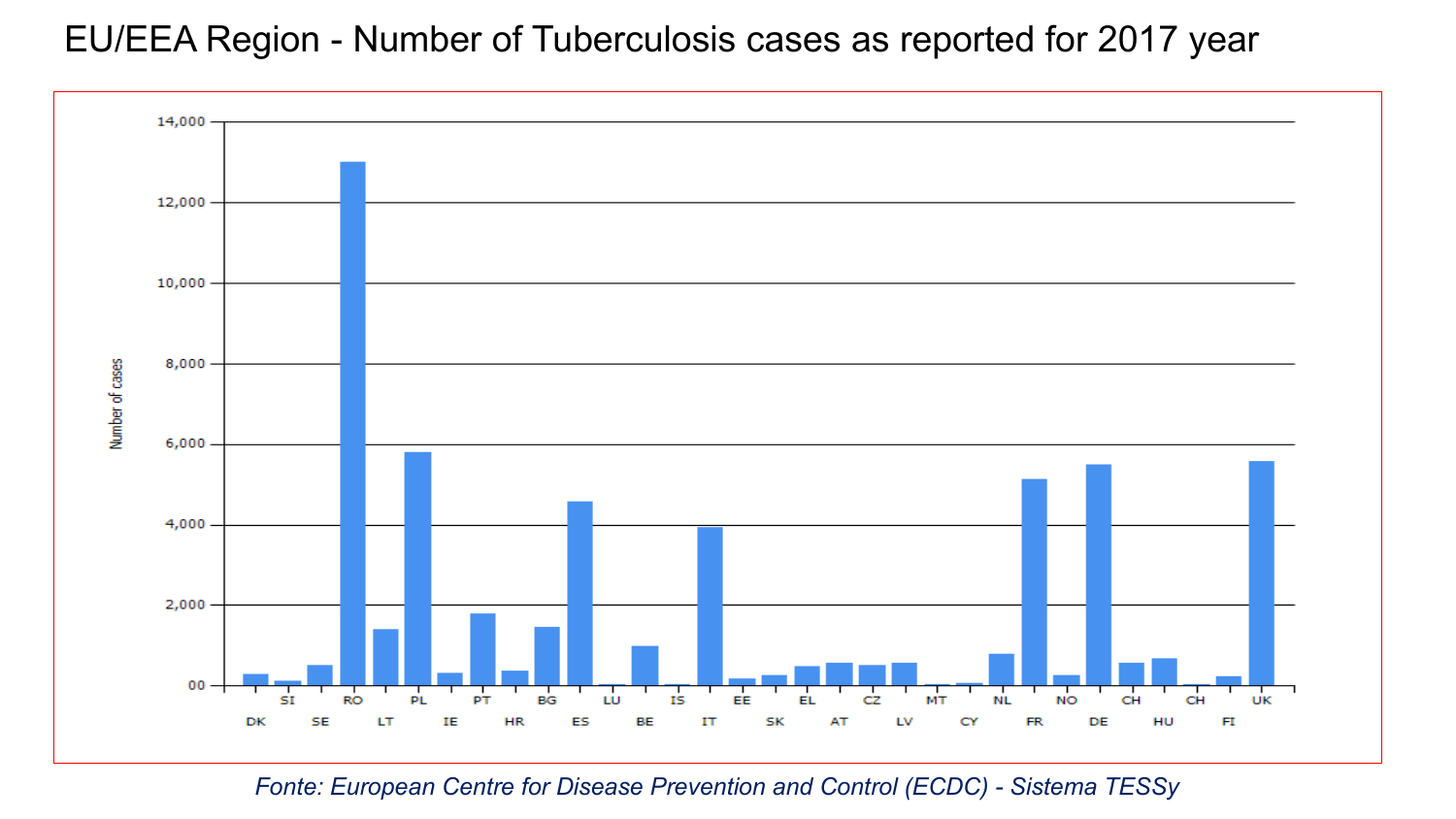#### Italy - Number of Tuberculosis cases - 2017



*Fonti: Ministero della salute – European Centre for Disease Prevention and Control (ECDC) - Sistema TESSy*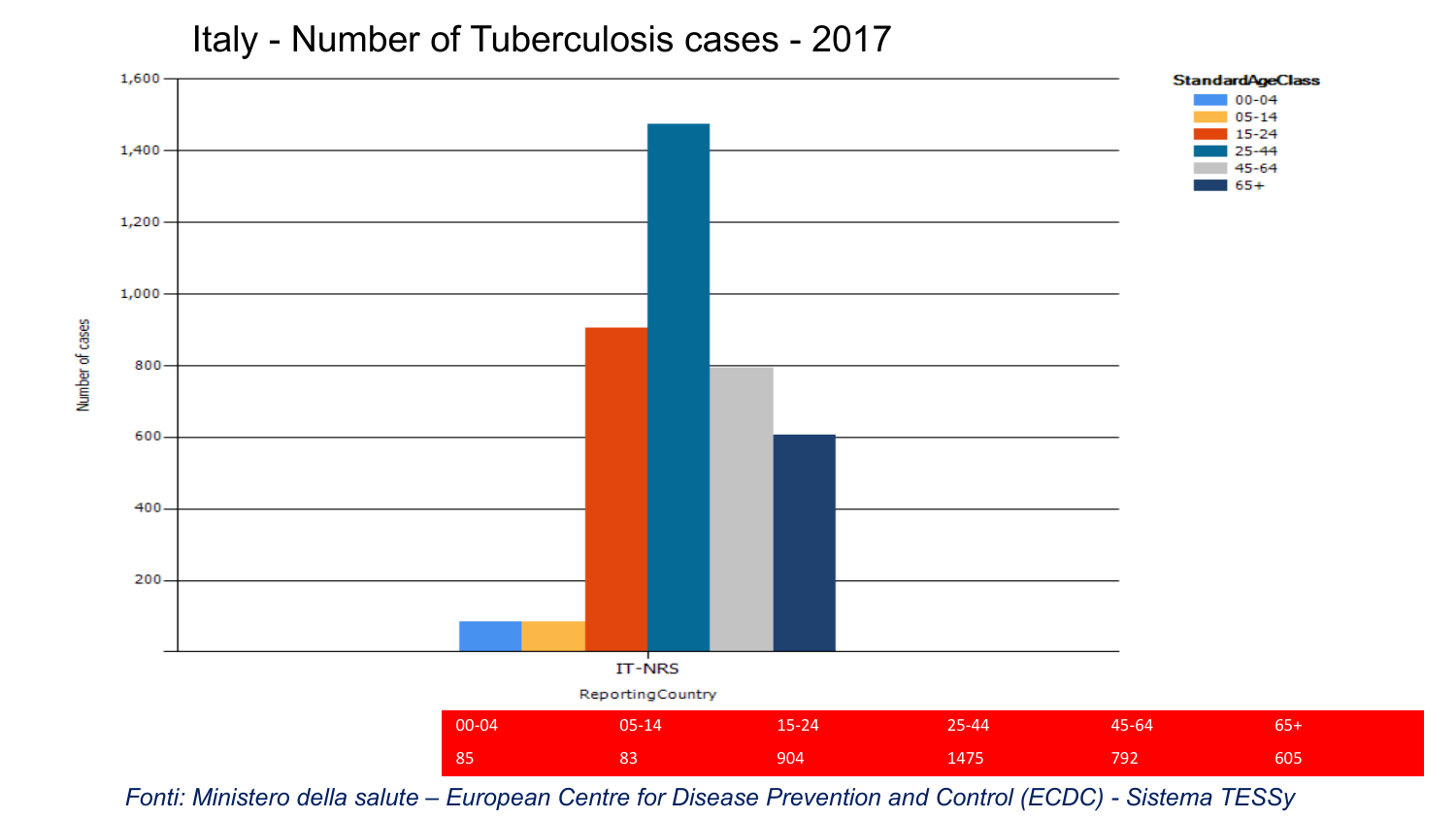Italy - Number of Tuberculosis cases - 2017



ReportingCountry

*Fonti: Ministero della salute – European Centre for Disease Prevention and Control (ECDC) - Sistema TESSy*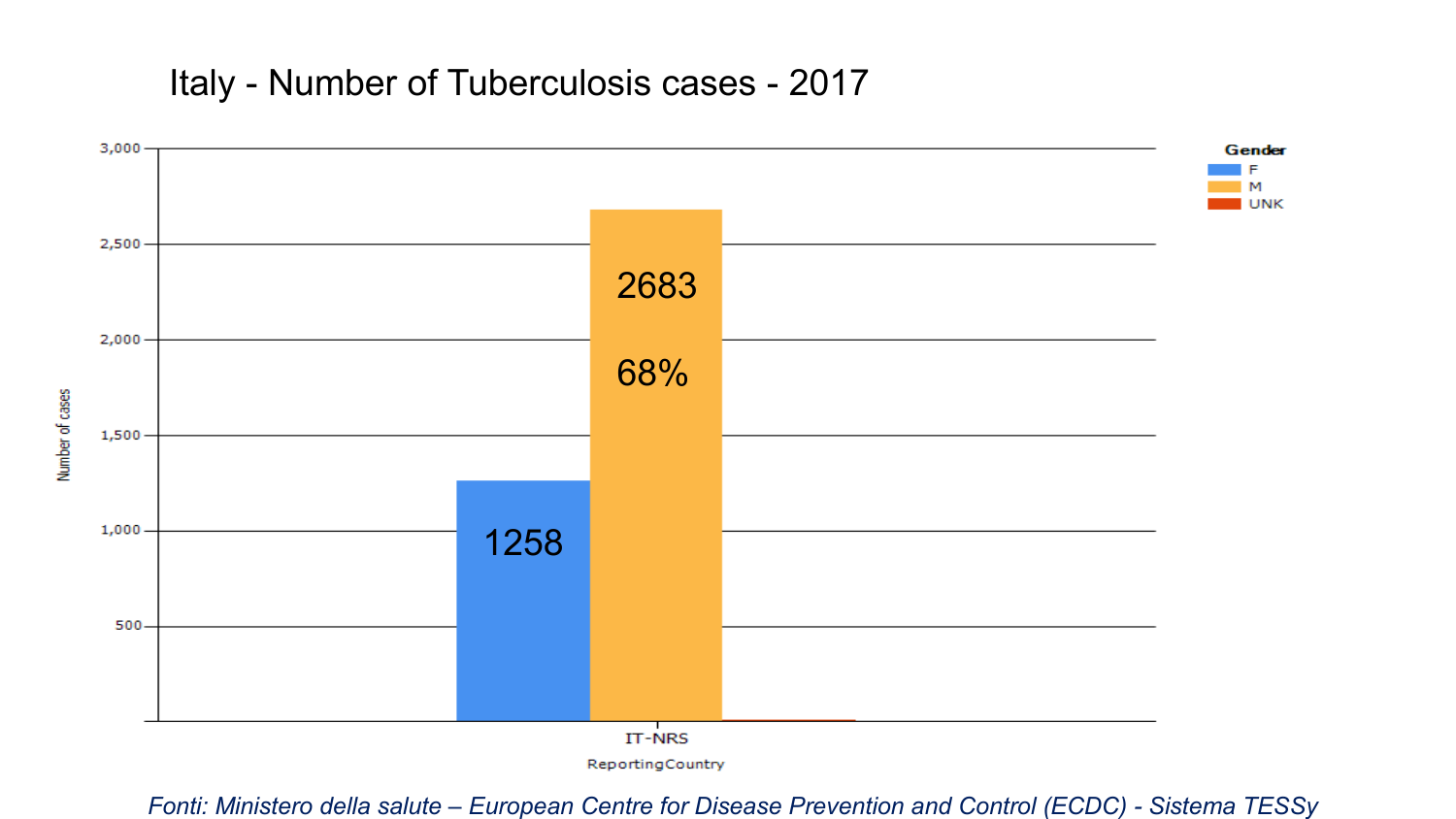## Controllo della tubercolosi Controllo della tubercolosi Obiettivi di salute, standard e indicatori Obiettivi di salute, standard e indicatori 2013-2016 2013-2016

| Area                                                      | Indicatore                                                                                                                                                                                       | Standard<br>da<br>raggiungere<br>nel<br>triennio                                                                                     |
|-----------------------------------------------------------|--------------------------------------------------------------------------------------------------------------------------------------------------------------------------------------------------|--------------------------------------------------------------------------------------------------------------------------------------|
| Sorveglianza della tubercolosi                            |                                                                                                                                                                                                  |                                                                                                                                      |
| • Notifica dai laboratori                                 | - Circolare o altra indicazione regionale<br>che richieda formalmente la notifica<br>delle persone con esami di laboratorio<br>positivi per TB                                                   | - Tutte le Regioni e Province autonome                                                                                               |
| • Monitoraggio dell'esito del<br>trattamento              | - Evidenza dell'esistenza di un sistema<br>regionale di monitoraggio dell'esito del<br>trattamento almeno nelle persone con<br>TB polmonare                                                      | - Trasmissione dei dati relativi da tutte le<br>Regioni/PA al Ministero della Salute                                                 |
| Sorveglianza della farmacoresistenza                      | - Evidenza dell'esistenza di un sistema<br>regionale di sorveglianza della farmaco<br>resistenza basata su laboratori accreditati<br>per tutti i pazienti che hanno eseguito un<br>antibiogramma | Trasmissione dei dati relativi dal<br>laboratorio regionale di riferimento e<br>da questo all'ISS da parte di tutte le<br>Regioni/PA |
| · Sorveglianza delle attività di gestione<br>dei contatti | - Evidenza di un sistema regionale di<br>sorveglianza delle attività di screening e<br>trattamento dei contatti                                                                                  | Trasmissione di dati aggregati al<br>Ministero della Salute                                                                          |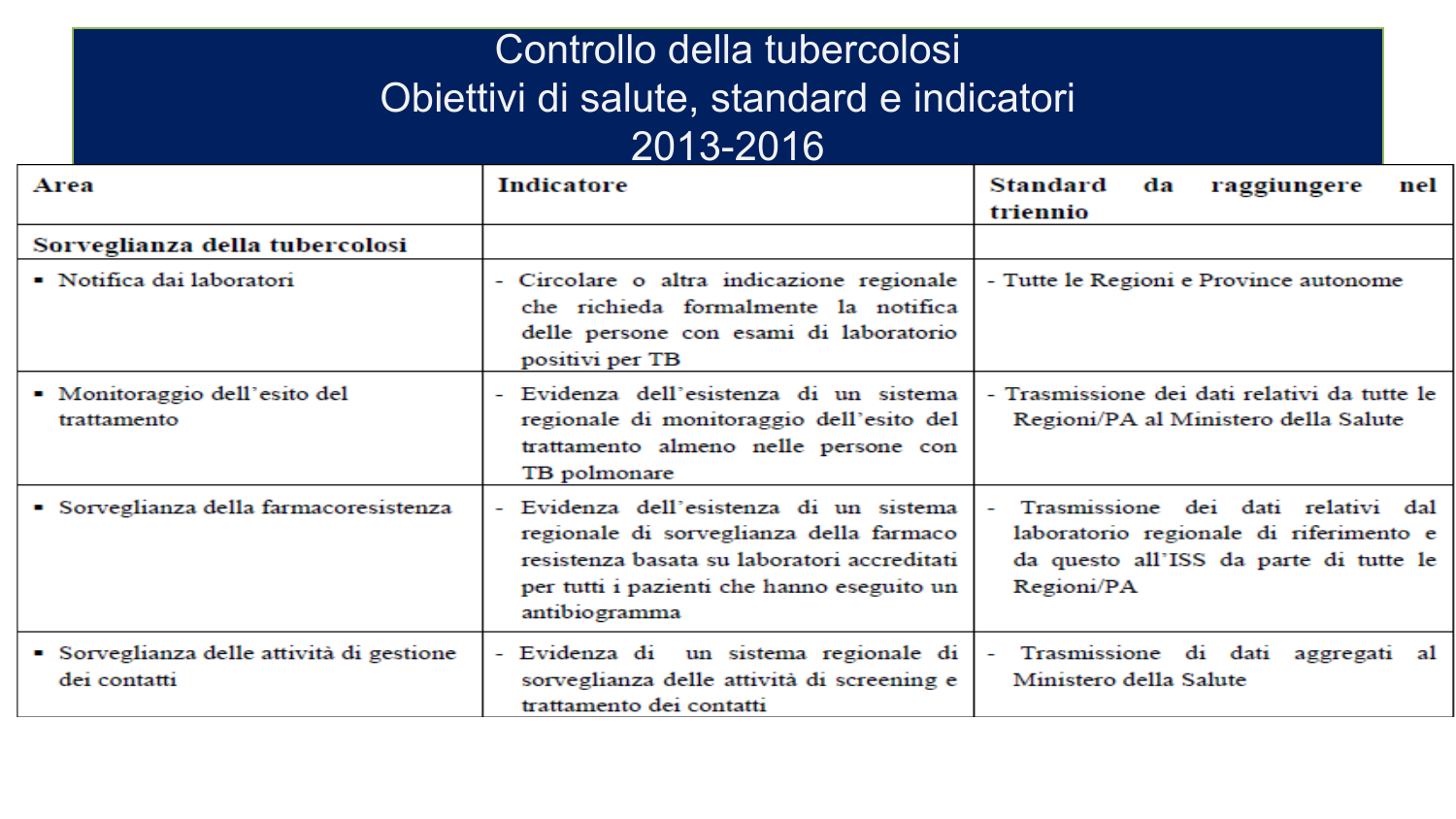| Esito delle attività di controllo                 |                                                                                                                                                        |                                                                                                                                                                                                              |
|---------------------------------------------------|--------------------------------------------------------------------------------------------------------------------------------------------------------|--------------------------------------------------------------------------------------------------------------------------------------------------------------------------------------------------------------|
| - Appropriatezza della diagnosi<br>microbiologica | - % di casi di TB polmonare che hanno<br>eseguito la coltura e % di quelli con<br>coltura positiva                                                     | - Effettuare, in almeno il 95% dei casi<br>notificati di TB polmonare, la coltura e<br>verificare<br>che<br>la diagnosi<br>sıa.<br>confermata con coltura nel 65% dei<br>cas <sub>1</sub>                    |
| • Tempestività diagnostica                        | - Intervallo tra sintomi e diagnosi di TB<br>rilevati<br>dalle<br>notifiche<br>(dati<br>e<br>conduzione di una indagine ad hoc a<br>livello regionale) | - Ridurre progressivamente la percentuale<br>di persone con TBC polmonare nelle<br>quali l'intervallo tra presentazione dei<br>sintomi e diagnosi è stato maggiore di<br>60 giorni                           |
| • Esito del trattamento                           | - Successo terapeutico nelle persone con<br>meno di 65 anni di età e contenimento del<br>persi a follow-up a livello globale                           | - Dimostrare il successo terapeutico in 85<br>casi su 100 pazienti notificati, almeno<br>nelle persone con meno di 65 anni di<br>età, e, globalmente, non superare l'8%<br>di casi di TBC persi al follow-up |
| $\blacksquare$ Farmacoresistenza                  | - Frequenza di resistenza alla isoniazide e<br>di MDR nei nuovi casi                                                                                   | Ottenere che, nei nuovi casi, la<br>proporzione di tubercolosi resistente<br>alla isoniazide non sia superiore a 8% e<br>quella di tubercolosi MDR non sia ><br>$2\%$ .                                      |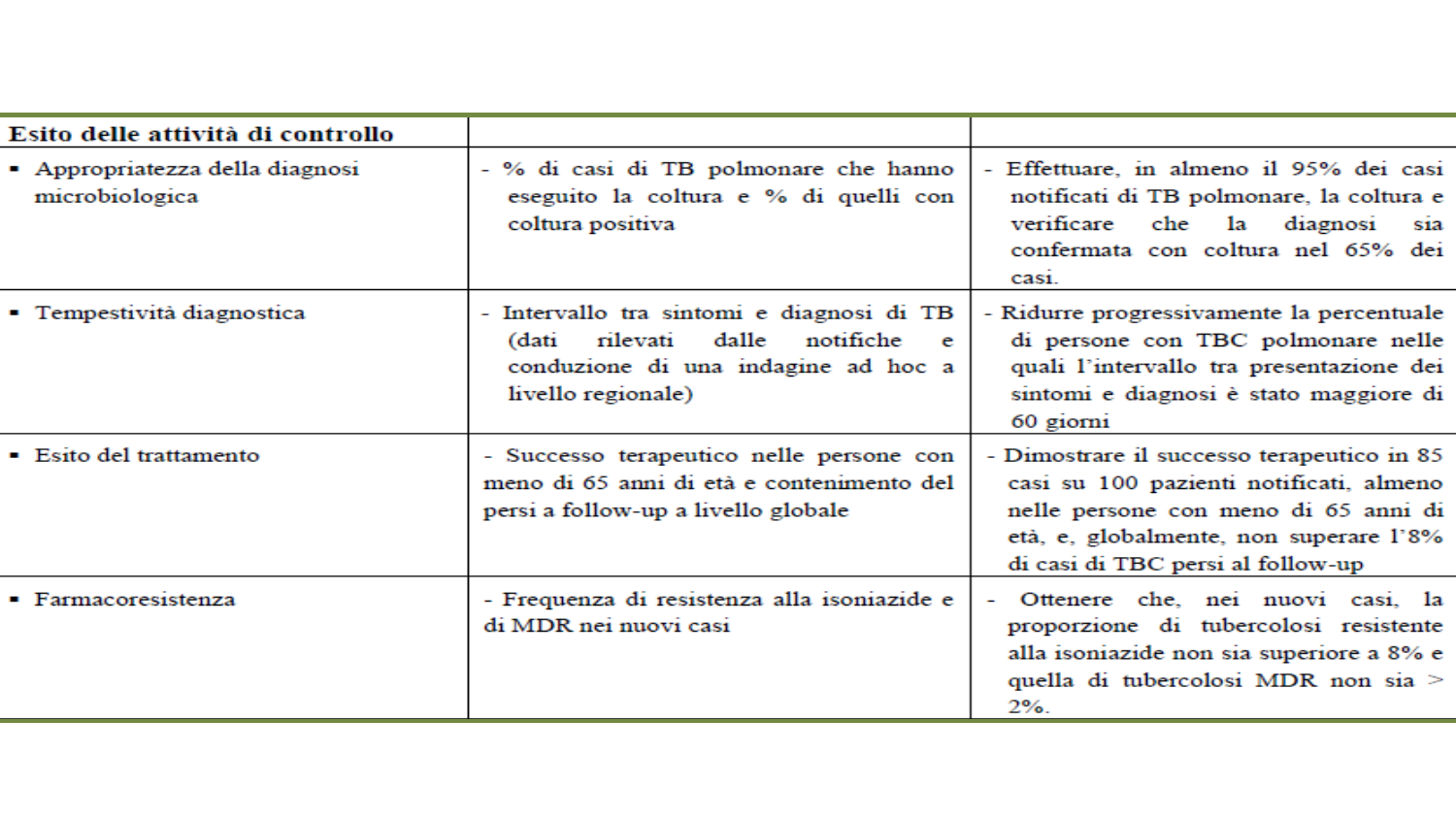

**LLa Regione europea ha sviluppato un suo specifico piano di azione pper gli anni 2016-2020**

Gli obiettivi specifici per il 2020 sono:

- ridurre del 35% i decessi per TB
- ridurre l'incidenza della TB del 25%
- raggiungere un tasso di successo del trattamento del 75% tra la coorte di casi di TB multiresistenti (Mdr-TB).

Le attività da mettere in atto sono relative a tre aree di intervento:

- assistenza (prevenzione e cura) integrata e centrata sul paziente
- politiche e sistemi di supporto
- intensificazione della ricerca e dell'innovazione.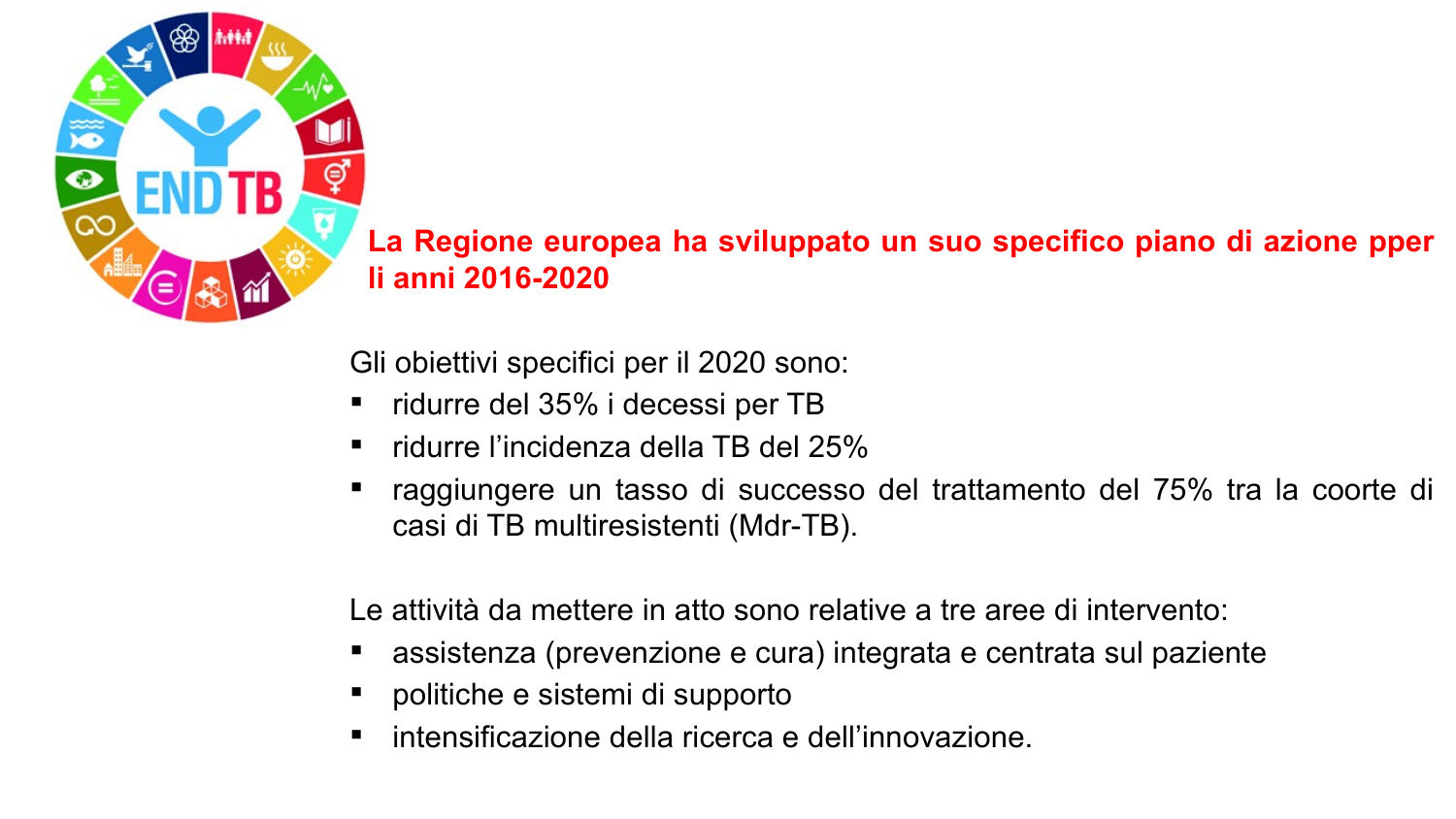# **UN General Assembly high-level meeting on TB to take place in 2018**

- New York, 26 September 2018
- **The theme: "United to end tuberculosis: an urgent global response to a global epidemic"**

FIRST WHO GLOBAL MINISTERIAL CONFERENCE **ENDING TB IN THE SUSTAINABLE DEVELOPMENT ERA: A MULTISECTORAL RESPONSE** 16-17 NOVEMBER 2017, MOSCOW, RUSSIAN FEDERATION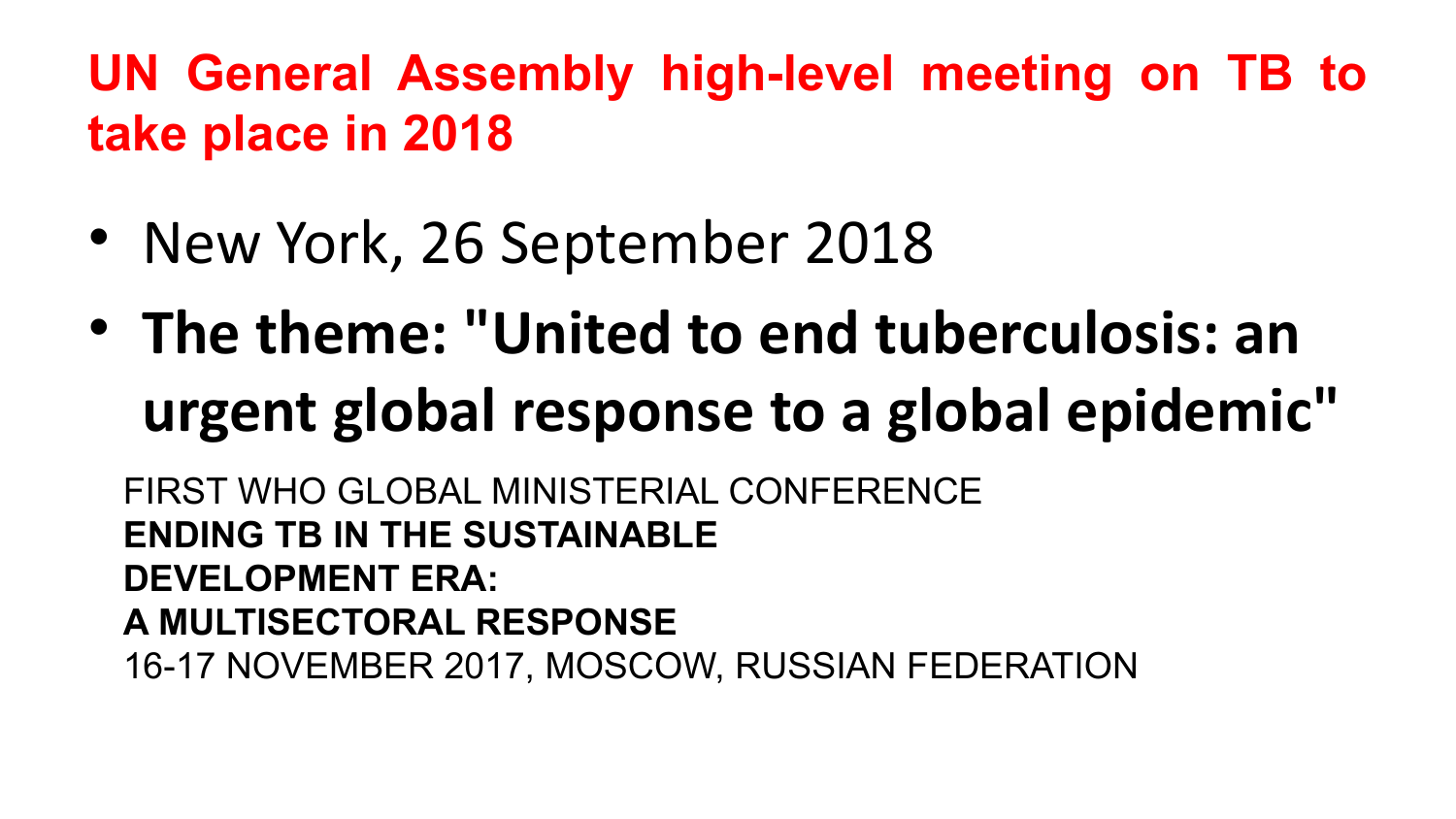The Stop TB partnership also provides country level targets for four key targets for the years 2018 to 2022:

- Number of TB cases diagnosed and successfully treated;
- Number of drug resistant TB cases diagnosed and successfully treated;
- Number of childhood TB cases diagnosed and successfully treated; and
- Number of persons on TB preventive therapy.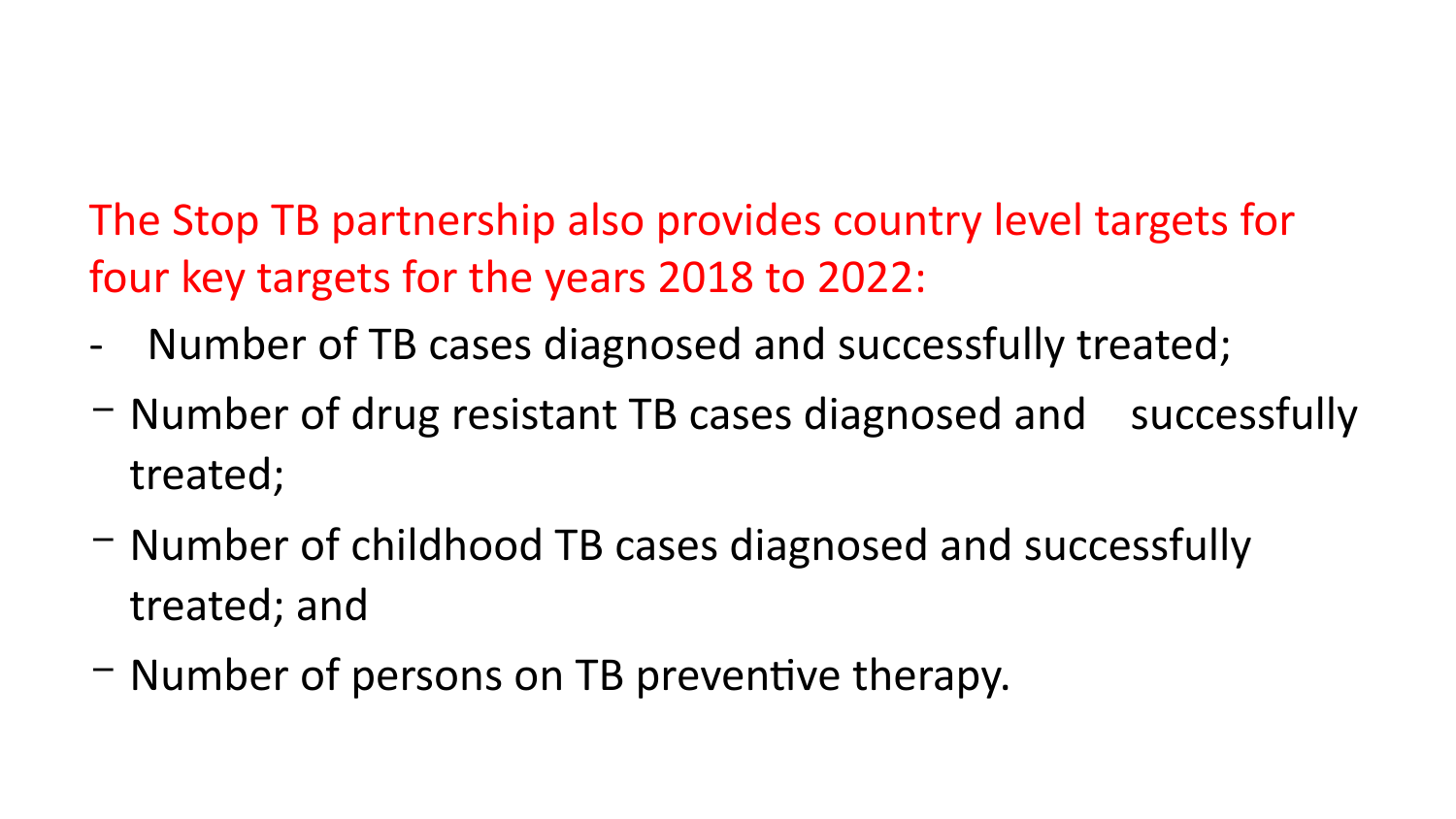### *Progetto CCM: Implementazione pilota della End TB strategy in Italia, finalizzata alla riduzione della MDR-TB.*

*(Coordinamento Scientifico Prof. G. Sotgiu – Università degli Studi di Sassari)*

- *Gestione paziente MDR-TB*
- *Terapia breve*
- *Diagnosi rapida*
- *Analisi dei profili molecolari dei ceppi di Mycobacterium tuberculosis isolati*
- *Analisi di fattibilità operativa tramite modelli matematici*
- *Consulenza specialistica e formativa per operatori sanitari*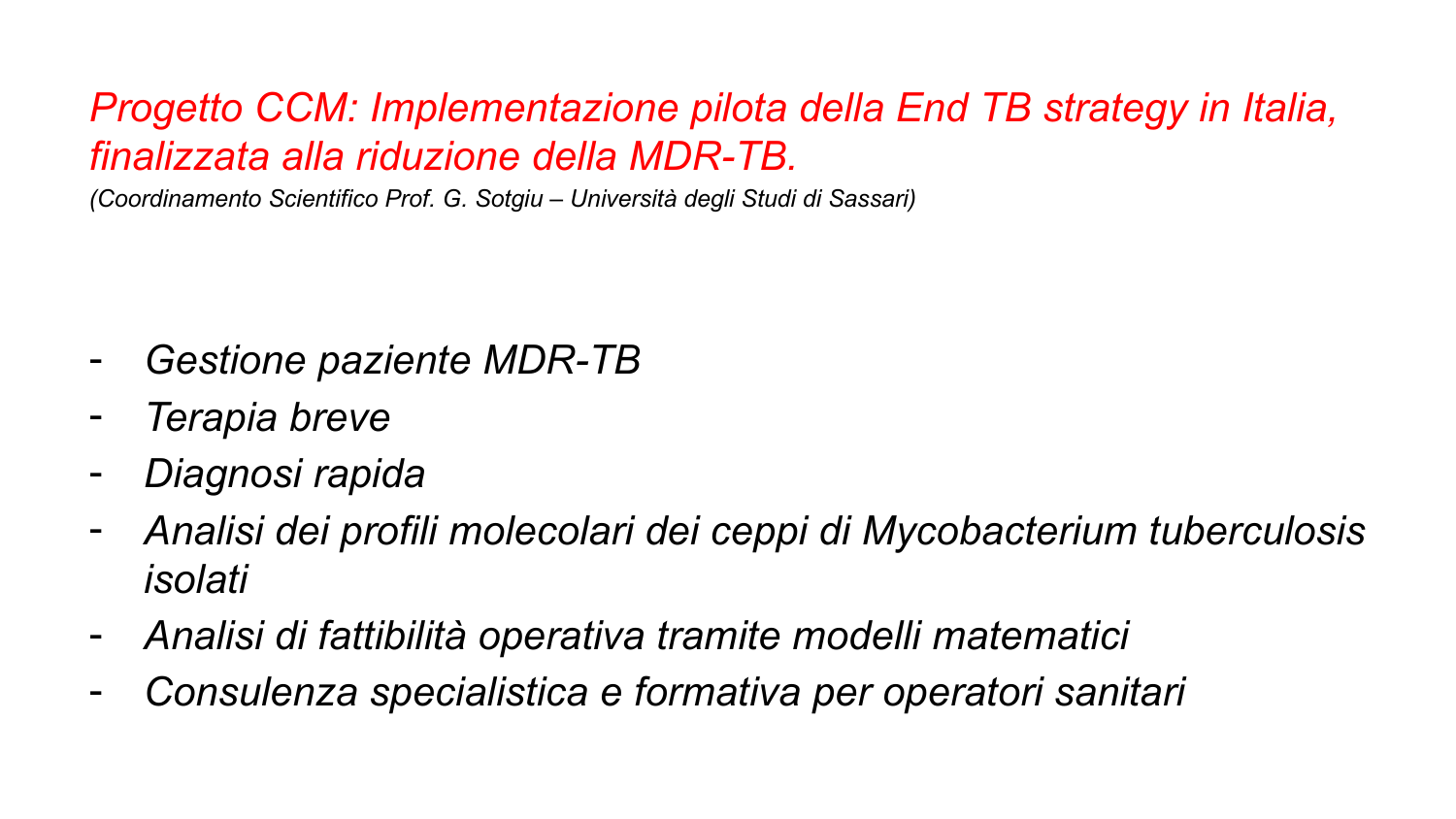*Progetto CCM: Definizione di strategie di controllo della tubercolosi associata ad HIV in Italia nel contesto di una strategia di eliminazione della malattia tubercolare*

- *Valutare le caratteristiche epidemiologiche ed il potenziale impatto degli interventi di controllo per la tubercolosi associata ad HIV*